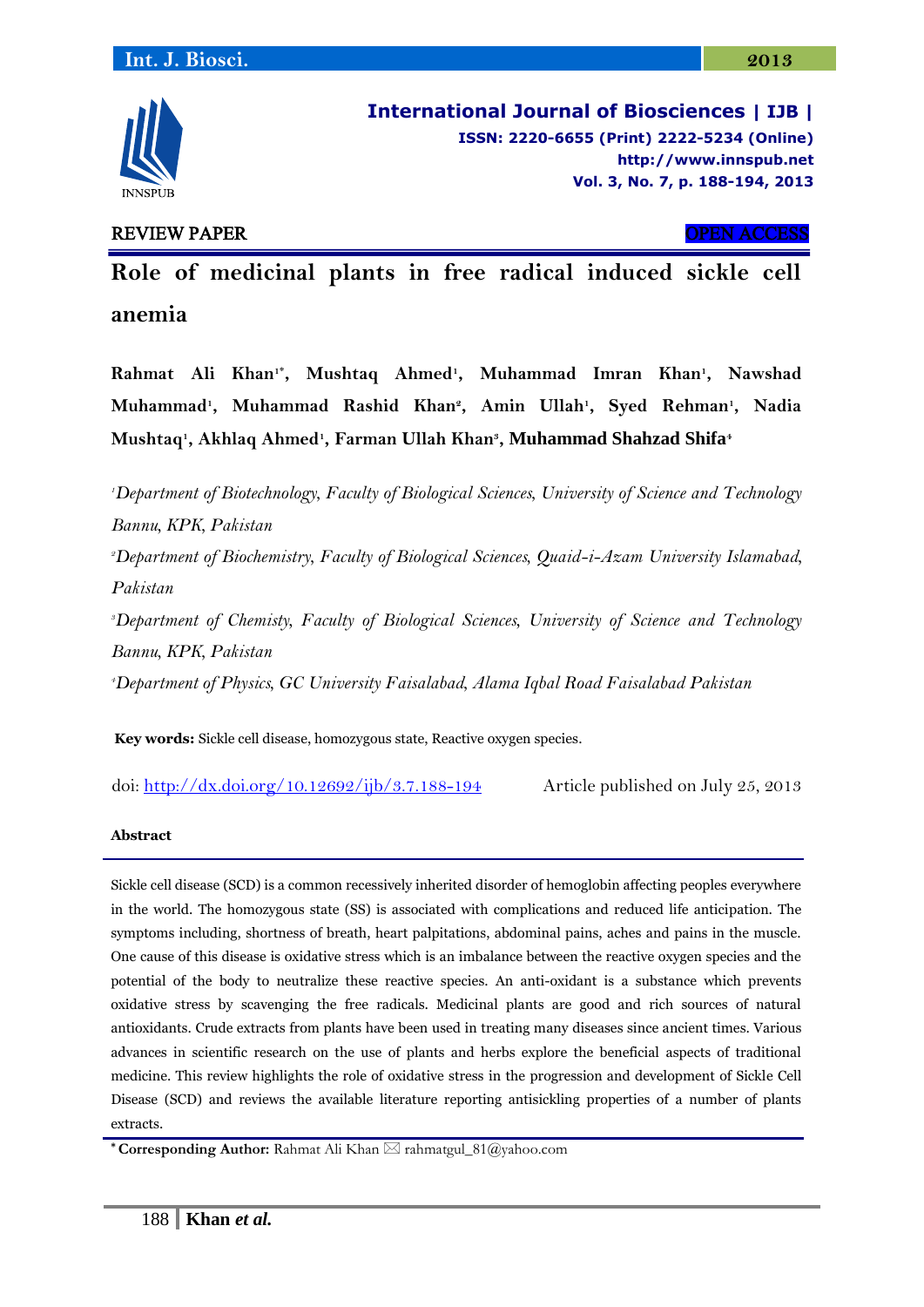#### **Introduction**

Sickle-cell disease (SCD), or sickle-cell anaemia or drepanocytosis, is an autosomal recessive genetic disease, characterized by red blood cells that acquire rigid, sickle shape. It decreases the cells' elasticity and results in various complications. Mutation in the hemoglobin gene leads to this disease. It reduced life expectancy. Sickle-cell disease is common in people of those areas where malaria is or was common. This is a specific form of sickle-cell disease in which there is homozygosity for the mutation that causes HbS. It is also termed as "HbSS", "SS disease", "haemoglobin S" or permutations thereof. , in heterozygous people the individual has only one copy of the mutated HbS and one copy of another abnormal hemoglobin allele. In them some forms of this disease are "HbAS" or "sickle cell trait". Sickle-haemoglobin C disease (HbSC), sickle beta-plus-thalassaemia (HbS/ $\beta$ +) and sickle beta-zero-thalassaemia (Plat et al., 1994). Sickle cell disorder is a haemoglobinopathy caused by a point mutation in the globin gene (Ingram, 1956). The clinical severity varies widely from the milder sickle cell trait (heterozygous) to sickle cell anemia (homozygous) (Wang, 2004). Because of mutation the red blood cells (RBCs) undergoes polymerization converting into characteristic irreversible sickled cells.3 This disorder is the commonest inheritable disease associated with haemoglobin most common in Africa and Southeast Asia (Wang, 2004) and (Agarwal, 1980). In India, it affects people in the central and southern parts 4 in central India the disease have a higher prevalence than in the rest of India (Agarwal, 2005).

#### **Oxidative stress and sickle cell anemia**

Anemia is one of the major health problems. According to the World Health Organization, about 30 percent of people throughout the world suffer from anemia. Iron deficiency is the most common cause of anemia; however, reactive oxygen species (ROS) has a great potential to cause anemia. ROS in erythrocytes occur either by activation of ROS generation which cause suppression of antioxidative/redox system. When erythrocytes experience an excessive elevation of ROS, oxidative

stress develops. ROS are considered to play a crucial role in the pathogenesis of many disorders of erythrocytes, such as sickle cell anemia, thalassemia, and glucose-6-phosphate dehydrogenase (G6PD) deficiency. Deficiency of antioxidant enzymes such as superoxide dismutase 1 (SOD1) Develop oxidative stress in erythrocytes and causes anemia, some transcription factors such as p45NF-E2 or Nrf2 are also the causative agents of anemia (Wellems *et al.,* 2009).

### **Cellular oxidative stress and anti-oxidative system**

Under normal physiological conditions antioxidant defense system, balance the ROS and prevents or limits oxidative damage. Intracellular metabolism is the generator of ROS such as superoxide (.O2-), hydrogen peroxide  $(H_2O_2)$ , and hydroxyl radical (.OH)., oxidative stress occur due to imbalance between oxidants and antioxidants because of Increased pro-oxidants and/or decreased antioxidants trigger a cascade of oxidative reactions. Oxidative stress can damage specific molecular targets (lipids, proteins, nucleotides, etc), resulting in cell dysfunction and/or death. Cytochrome P450 nicotinamide adenine dinucleotide phosphate (NADPH) oxidase, nitric oxide synthase (NOS), xanthine oxidase (XO), and lipoxygenase are the enzymes which responsible for ROS generation. While enzymatic complexes such as superoxide dismutase (SOD), catalase, glutathione peroxidase (GPx), peroxiredoxin (Prx) act as antioxidant. Some non-enzymatic systems such as flavonoids, carotenoids, ubiquinols, reduced glutathione (GSH), uric acid, vitamins C and E also fight ROS (Malowany *et al.,* 2011).

#### **Erythrocyte membrane oxidation by ROS**

When the oxygen of the oxy-hemoglobin (oxy-Hb) takes one electron from iron and ferric-superoxide anion complex is formed. During deoxygenation when oxygen is released, the shared electron is normally returned to the iron. If the electrons remain and transfer to oxygen then superoxide anions is formed leaving the iron in ferric state, as a result Hb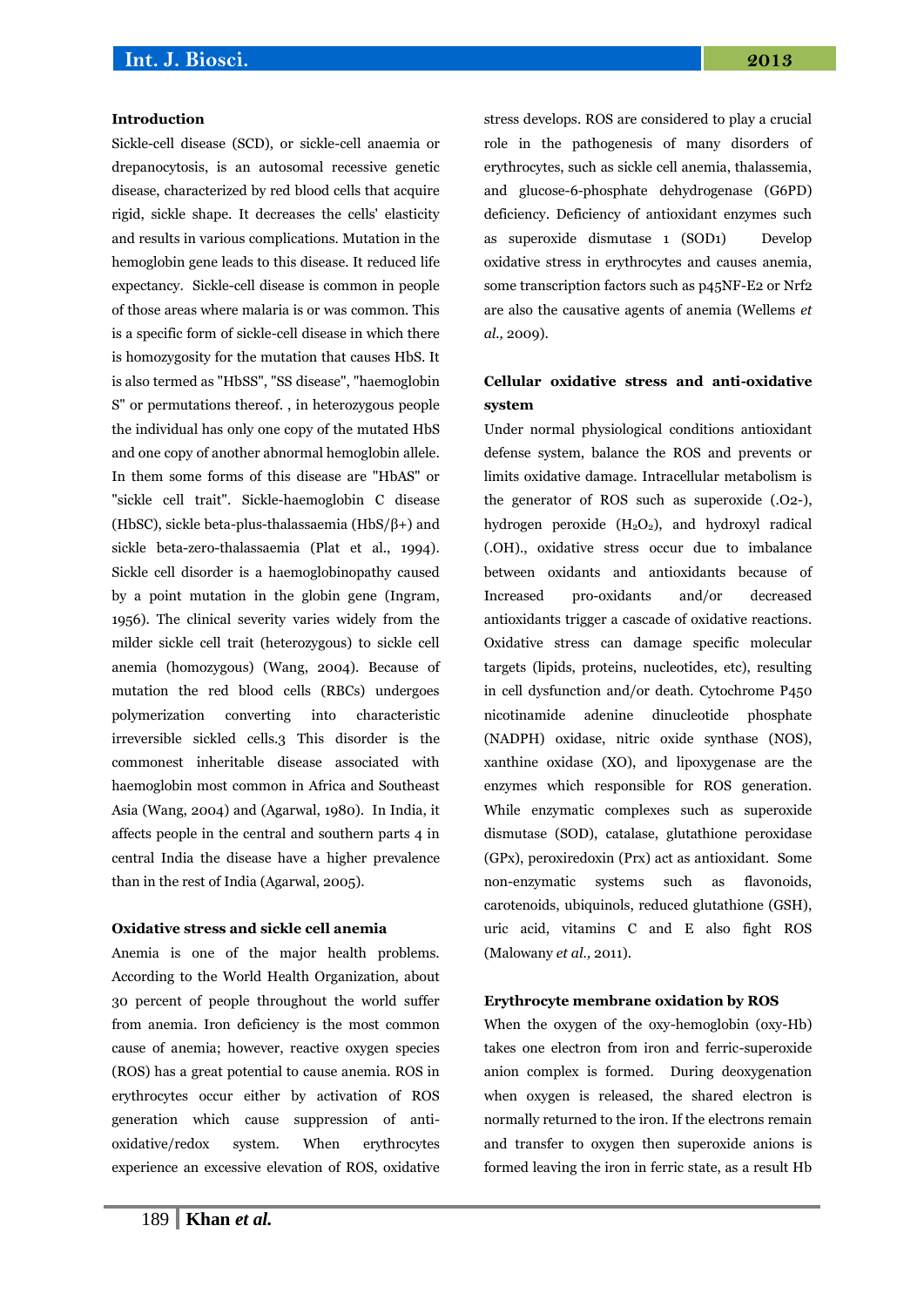is transformed into methemoglobin (met-Hb). Met hemoglobin (met-Hb) is not only produced by the autoxidation of Hb but also by some endogenous oxidants, such as nitric oxide (NO),  $H_2O_2$ , and hydroxyl radicals. The resulting met-Hb is unable to bind oxygen, leading to the formation of harmful hemichromes (Rice-Evans and Baysal, 1987). Under normal conditions, spontaneous interconversion of met-Hb and Hb are in balance However, in pathological conditions, increased oxidative stress will increase the production of met- Hb and ROS generation. As the amount of met-Hb Production increases by ROS, Hemichrome formations will also accelerated. The reduction of ferri-hemichrome to ferri-hemichrome causes decomposition of  $H_2O_2$  to hydroxyl radical in the Fenton reaction. Hydroxyl radical is highly reactive that attack on various biomolecules such DNA, proteins and lipids of the members etc. Peroxidation of membrane lipids produced secondary lipid peroxidation products such as malondialdehyde which can damage membrane structure, alter water permeability and decrease cell deformability. The disruption of membrane phospholipids exposes phosphatidylserine (PS) on the outer cell surface. Macrophages recognized these Erythrocytes that have PS exposed on the outer surface engulfed and degrade them (Carrell *et al.,* 1975; Hebbel, 1985; Nur *et al.,* 2011).

# **Antioxidants are important in free radicals scavenging**

Researchers proved experimentally and clinically that antioxidant is crucial in healing and preventing sickle cell disease. Takasu *et al.,* (2004) proved that aged garlic extract have a good effect of on SCD patients. A reduction in the damage to RBC was noted. Green tea has been shown to possessed potent agents who produced 30% reduction in sickling of RBC. Many dietary supplements, such as thiocyanate have been reported to be beneficial in the (Agbai, *et al.,* 1986), management of sickle cell disease. Oxidative stress acivates KCL-cotransport in sickled erythrocytes which make the erythrocytes fragile and dehydrated (Brugnara *et al*., 2000). Minerals and anti–oxidants are important to be supplied

constantly for maintaining hydration and membrane integrity. Many plants constituent have been investigated for their anti-oxidative properties. Vitamin E, a fat-soluble antioxidant, has been identified experimentally as curative agent of anemia in anemia induced animal model. Vitamin E is an essential erythropoietic factor for certain species of animals. Treatment with vitamin E increased the erythropoiesis. Results of some of clinical trials suggested that vitamin E have putative role In the prevention of some types of human anemia by, enhancing Erythropoiesis and provide stability to erythrocyte membrane proteins and lipids. Many clinical trials have shown that antioxidants such as vitamin E improve hemolysis, by longer erythrocyte lifespan; in elevated hemoglobin level (Corash *et al.,* 1980; Hafez *et al*., 1986) .Treatment with high doses of vitamin E reduces oxidative stress-induced erythrocyte injury (Newman *et al.,* 1979; Johnson *et al*., 1983).

### **Phytochemicals with antisickling properties**

Due to the lifesaving and therapeutic properties, plants have been used by native people from ancient times (Olagunjua *et al.,* 2009). Herbal medicine is adventitious over synthetic alternatives. In the developing countries nearly 70% world population is dependent on such traditional therapies (Sarkadi *et al.,* 1979; Bewaji *et al*., 1985). Phytochemicals in the extracts of various plants are capable of treating various diseases. Some of the bioactive components from medicinal plants include: saponins, tannins anthraquinones, flavonoids, glycosides, etc. Some other examples of disease treating components of plants include morphine, atropine, codeine, steroids, lactones and volatile oils. In recent years these bioactive components are used in different forms such as infusions, syrups, concoctions, decoctions, essential oils, ointments and creams Many plants have been investigated invitro and have shown potential to cure SCD. The common examples are Griffonin and Ouabain (Larmie *et al.,* 1991), *Fagara xanthyloides* (Honig 1975 *et al.,* Osoba 1989), *Cajanus cajan* (Akojie 1992; Ekeke 1985; Iwu 1988; Onah 2002) and *Khaya senegalensis* (Fall *et al*.,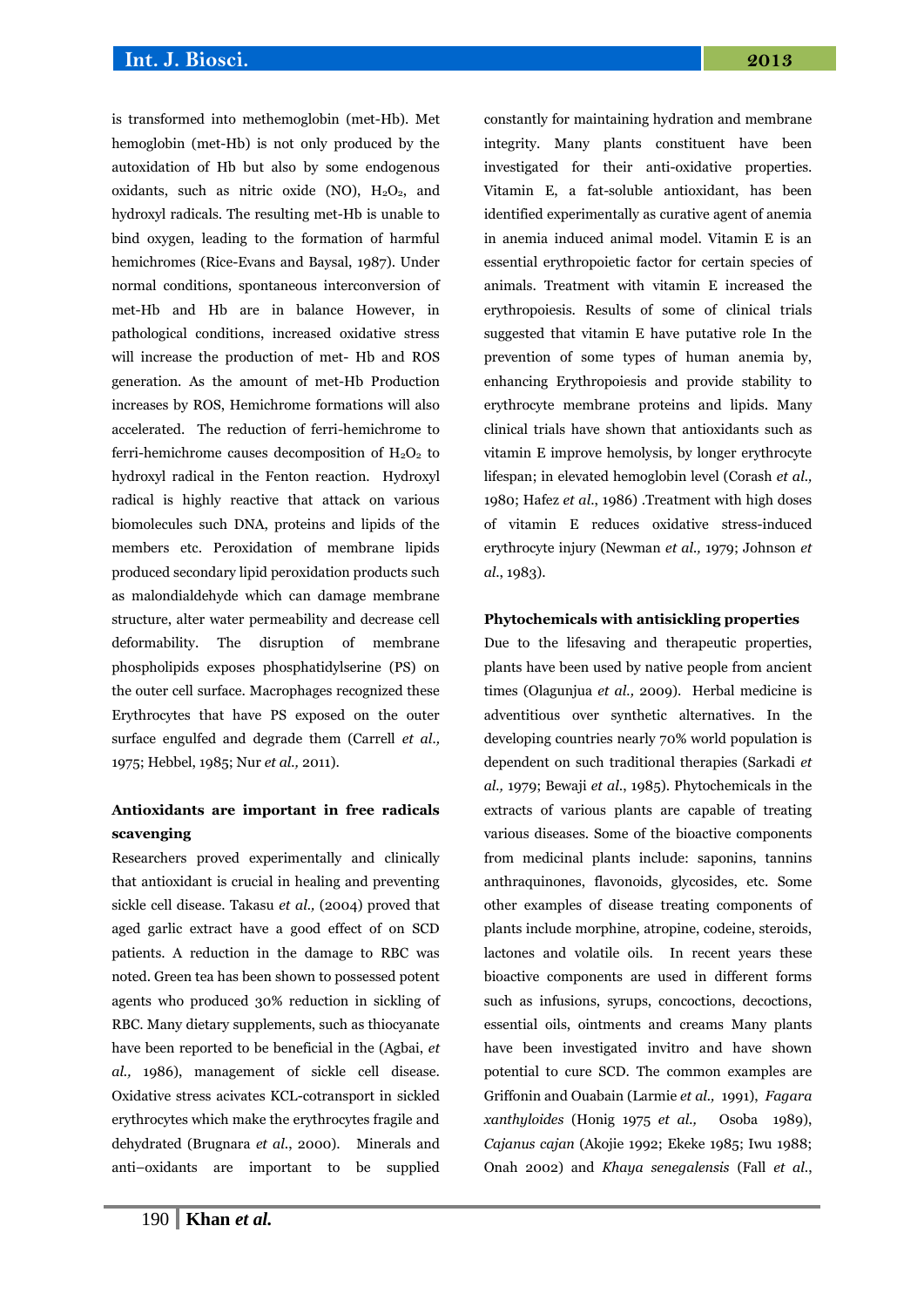# **Int. J. Biosci. 2013**

1999), in the developing world phytomedicines could be important in the management of SCD, Some of these plants reported are *M. charantia* (Semiz *et al.,* 2007), *Cymbropogon citratus* and *Camellia sinensis*(Ojo, 2006), *Scoparia dulcis* (Adaikpoh *et al.,* 2007), Aged garlic (Ohnishi *et al.,* 2001) and *Picrorhiza kurroa* (Rajaprabhu D). Elekwa *et al.,* (2005) studied that crude aqueous extract of *Zanthoxylum macrophylla* roots possessed antisickling properties (Orhue *et al.,* 2005; Orhue *et al.,* 2006) showed that *Scoparia dulcis* can be used to cure sickle cell disease. Twelve plants were screened to possess anti-sickle cell anaemia properties (Mpiana *et al.,* 2007). Some these plants are*, Cymbopogon densiflorus, Ceiba pentandra, Dacryodes edulis, Bridelia ferruginea Caloncoba welwithsii,* and *Vigna unguiculata*. *Khaya senegalensis* contains potents phytochemicals that have antisickling activities (Vanhaelen-Fastre *et al.,* 1999) proved that *Garcinia kola* extracts is more effective in membrane stabilization and used by the locals in Nigeria in the management of sickle cell disease. Phytochemical examination of the roots extract of *Cssus populnea* contained steroidal glycosides and cardiac glycosides and was used for the treatment of inflammation related diseases (Moody *et al., 2003*). *Pterocarpa osun*, *Eugenia caryophyllala* and *Sorghum bicolor* extracts for can be used in the treatment of sickle cell disease (Wambebe *et al.,* 2001). The extract of *Pterocarpus santolinoides* and *Aloe vera* was reported in the management of sickle cell disorder (Ugbor *et al.,* 2006). It has been studied that root extracts of *Fagara zanthoxyloides has anti*-sickling potential (Sofowora *et al.,* 1971). Doses of *Terminalia catappa*  are of most impartance in inducing hemolysis of human erythrocytes (Mgbemene *et al.,,* 1999; Hayashi, *et al.*, 1987, Hayashi *et al.,* 1990) studied that *Scoparia dulcis* has a good effect on various diseases.

### **Conclusion**

Oxidative stress is a major cause of anemia and have role in complicating anemia with other infectious diseases. Studies indicate that Antioxidants are most important and vital in lowering or preventing the disease by eradicating oxidative stress.

#### **References**

**Abdulmalik O, Osafa MK, Chen Q, Yang J, Brugnara C, Ohene-Frempong K,Abraham DJ, Asakura T.** 2005. 5-hydroxymethyl-2-furfural modifies intracellular sickle hemoglobin and inhibits sickling of red blood cells. Britistish Journal of Haematology **4**, 552-561.

**Adaikpoh MA, Orhue NEJ, Igbe I.** 2007. The protective role of *Scoparia dulcis* on tissue antioxidant defense system of rats exposed to cadmium. African Journal of Biotechnology **12,** 1192-1196.

**Agarwal MB, Mehta BC.** 1980. Sicklesyndromes: A study of 44 cases from Bombay. Indian Pediatr **17,** 793–6.

**Agarwal MB.** 2005 The burden of haemoglobinopathies in India—time to wake up? J Assoc Physicians India **53,** 1017–18.

**Agbai, O.** 1986. Antisickling effect of dietary thiocyanate in prophylactic control of sickle cell anemia. Journal of the National Medical Association  $1053 - 56.$ 

**Ahmed M, Jakupovic J.** 1990. Ditrepenoids from *Scoparia dulcis L*. Phytochemistry 3035- 3037.

**Akojie FO, Fung LW.** 1992. Antisickling activity of hydroxybenzoic acids in Cajanus cajan. Planta Medica 317-320.

**Bewaji CO, Olorunsogoand EA. Bababumi.** 1985 . Sickle cell membrane-bound (Ca2+ and Mg2+)- ATPase: Activation by **3,**4-dihydro-2, 2 dimethyl-2H-1-1-benzopyran-6- butyric acid. A novel antisickling agent.Cell Calcium **6,** 237- 244.

**Brugnara C.** 2000. Reticulocyte cellular indices: a new approach in the diagnosis of anemias and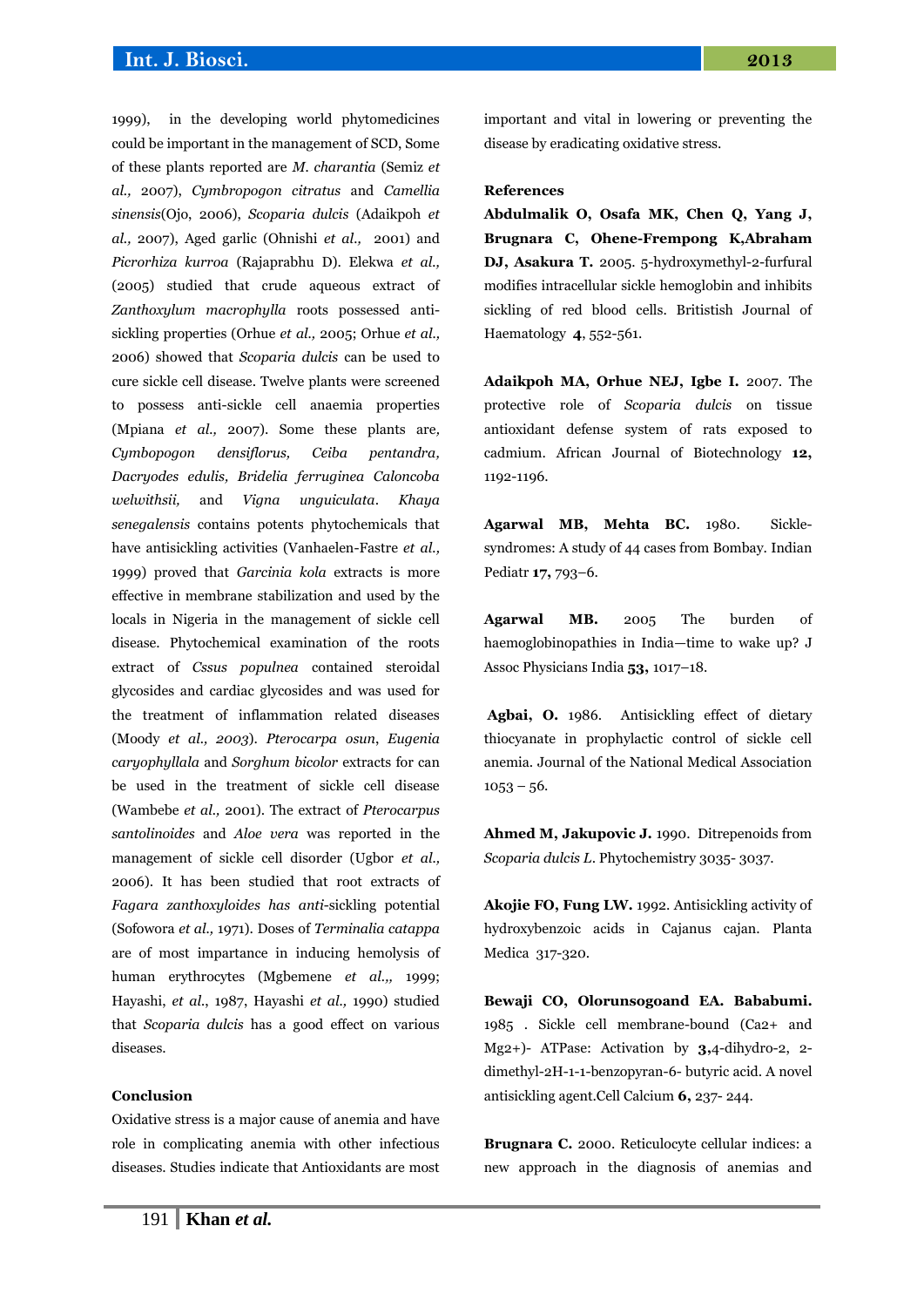### **Int. J. Biosci. 2013**

monitoring of erythropoietic function. Critical Reviews in Clinical Laboratory Sciences 93-130.

**Carrell RW, Winterbourn CC, Rachmilewitz EA.** 1975. Activated oxygen and hemolysis. British Journal of Haematology **30**, 259-264.

**Chiu D, Vichinsky E, Yee M, Kleman K, Lubin B.** 1982. Peroxidation, vitamin E, and sickle-cell anemia. *Ann NY Acad Sci* **393,** 323–35.

**Corash L, Spielberg S, Bartsocas C.** 1980. Reducedchronichaemo- lysisduring highdosevitamin E administration in Mediterranean type glucose-6 phosphate dehydrogenase deficiency. *New England Journal of Medicine* **303**, 416-420.

**Ekeke GI, Shode FO.** 1985. The reversion of sickled cells by Cajanus cajan. Planta Medica 504- 507

**Elekwa I, Monanu MO, Anosike EO.** 2005. In vitro effects of aqueous extracts of *Zanthxylum macrophyla* roots on adenosine triphosphatases from human erythrocytes of different genotypes. Biokemistri, 19-25.

**Elekwa I, Monanu MO, Anosike EO.** 2003. Studies on the effect of aqueous extracts of *Garcinia kola* seed on the human erythrocytes adenosine triphosphatase of HbAA, HbAS, and HbSS genotypes. Global Journal of Medical Science 107- 114.

**Hafez M, Amar ES, Zedan M, Hammad , Sorour AH, el-Desouky ES , Gamil N.** 1986. Improved erythrocyte survival with combined vitamin E and selenium therapy in children with glucose-6-phosphate dehydrogenase deficiency and mild chronic hemolysis. The Journal of Pediatric 558-561.

**Hayashi, T.** 1987. Structures of new diterpenoids from Paraguayan crude drug Typycha Kuratu (S.dl). Tennen Yuki Kagobutsu Toronkai Koen Yoshishu **29,** 511-551

**Hayashi, T.** 1990 Antiviral agents of plant orgin. III. Scopadulin: A novel tertracyclic diterpene *Scoparia dulcis L.* Chemical & Pharmaceutical Bulletin (Tokoyo) 945-946.

**Hebbel, RP.** 1985. Auto-oxidation and a membrane-associated "Fenton reagent". A possible explanation for development of membrane lesions in sickle erythrocytes. *Clinics in Hematology* **14**, 129- 140.

**Honig GR, Farnsworth NR, Ferenc C, Vida LN**. 1975 Evaluation of Fagara zanthyloides root extract in sickle cell anemia blood *in vitro*. Lloydia 387-390.

**Ingram VM.** 1956 A specific chemical difference between the globins of normal human and sickle-cell anaemia haemoglobin. Nature **178,**792–4.

**Iwu MM, Igboko AO, Onwubiko H, Ndu UE.** 1988. Effect of cajaminose from Cajanus cajan on gelation and oxygen af\_nity of sickle cell haemoglobin. Journal of Ethnopharmacology, 99- 104.

**Iyamu EW, Turner EA, Asakura T.** 2002. In vitro effects of NIPRISAN (Nix-0699). a naturally occurring, potent antisickling agent. British Journal of Haematology, 337-343.

**Johnson GJ, Vatassery GR, Finkel B, Allen DW.** 1983. High-dose vitamin E does not decrease the rate of chronic hemolysisin G-6-PD deficiency. New England Journal of Medicine **303,** 432-436.

**Kawasaki M**. 1987. Structure of Scoparic acid A, a new labdane type diterpenoid from a Paraguayan crude drug "Typycha Kuratu" (*Scoparia dulcis L*.) Tetrahedron Letters 3693-3696.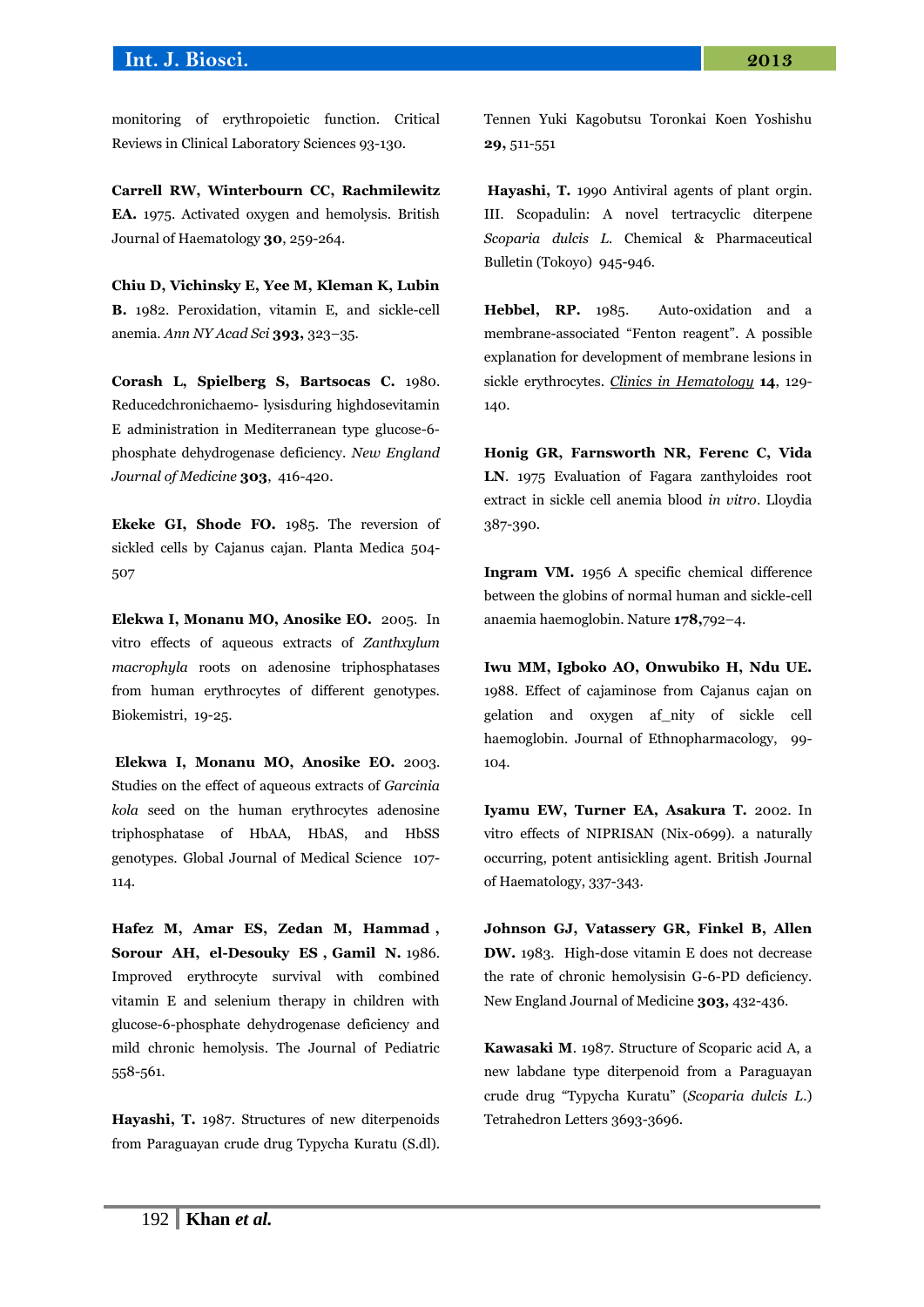## **Int. J. Biosci. 2013**

**Malowany JI, Butany J February.** 2011 Pathology of sickle cell disease". Seminars in Diagnostic Pathology 49–55.

**Mgbemene CN, Ohiri FC.** 1999. Anti-sickling potential of *Terminalia catappa* leaf extract. Pharmaceutical Biology 152-154.

**Moody JO, Robert VA, Connolly JD, Houghton PJ.** 2003. Anitinflammatory activities of methanol extracts and an isolated furanoditerpene constituent of *Sphenocentrum jollyanum* Pierre (Menispermaceae). Journal of Ethnopharmacology 67-91.

**Mpiana PT, Tshibangu DST, Shehonde OM, Ngbolua KN.** 2007. In vitro antidrepanocytary activity (antisickle cell anemia) of some Congolese plants. Phytomedicine 192-195

**Newman GJ, Newman TB, Bowie LJ, Mendelsohn J.** (1979) An examination of the role of vitamin E in G-6-PD deficiency. Clinical Biochemistry **12**, 149-151.

**Nur E, Biemond BJ, Otten HM, Brandjes DP Schnog JB.** 2011. Oxidative stress in sickle cell disease; pathophysiology and potential implications for disease management. American Journal of Hematology **86,** 484–489.

**Ohnishi ST, Ohnishi T.** 2001. In vitro effects of AGED garlic extract and other nutritional supplements on sickle cell erythrocytes.

**Ojo OO, Kabutu FR, Bello M, Babayo U.** 2006. Inhibition of paracetamol-induced oxidative stress in rats by extracts of lemongrass (*Cymbropogon citratus*) and green tea (*Camellia sinensis*) in rats. African Journal of Biotechnology, 1227-123.

**Olagunjua JA, Adeneyeb BS, Fagbohunkac NA, Bisugac AO, Ketikuc AS, Benebod O M.** 2009. Olufowobic, A. G. Adeoyec, M. A. Alimic and A. G. Adelekec. Nephroprotective activities of the

aqueous seed extract of Carica papaya Linn. in carbon tetrachloride induced renal njured Wistar rats: a dose- and time-dependent study Biology and Medicine 11-19.

**Orhue NE, Nwanze EA, Okafor A.** 2005. Serum total protein, albumin and globulin levels in *Trypanosoma brucei* infected rabbits. Effects of orally administered *Scoparia dulcis* African Journal of Biotechnology 1152-1155

**Orhue NE, Nwanze EAC.** 2006. *Scoparia dulcis*  reduces the severity of *Trypanosome brucei* induced hyperlipidemia in the rabbit. African Journal of Biotechnology,883-887

**Platt OS, Brambilla DJ, Rosse WF.** 1994 . ["Mortality in sickle cell disease. Life expectancy and](http://content.nejm.org/cgi/content/full/330/23/1639)  [risk factors for early death".](http://content.nejm.org/cgi/content/full/330/23/1639) **330 ,** 1639–44

**Platt OS, Brambilla DJ, Rosse WF.** 1994 . ["Mortality in sickle cell disease. Life expectancy and](http://content.nejm.org/cgi/content/full/330/23/1639)  [risk factors for early death".](http://content.nejm.org/cgi/content/full/330/23/1639) **330 ,** 1639–44.

 **Rajaprabhu D, Rajesh R, Jeyakumar R, Buddhan S, Ganesan B and Anandan R.** 2007. Protective effect of *Picrorhiza kurroa* on antioxidant defense status in adriamycin-induced cardiomyopathy in rats, 080-085.

**Sarkadi, B 1979, B., D. Tosteson, G. Giebisch, D. Tosteson, and H.** 1979. Ussing, (eds), Springer,and Heidelberg. In Membrane Transport in Biology **2,** 117−160.

**Semiz A, Sen A.** 2007. Antioxidant and chemoprotective properties of *Momordica charantia L*. (bitter melon) fruit extract. African Journal of Biotechnology **6,** 273-277.

**Sofowora EA, Issac-Sodeye WA.** 1971. Reversal of sickling and crenation in erthrocytes by the root of *Fagara xanthoxyloides*. Lioydia **34,** 383.